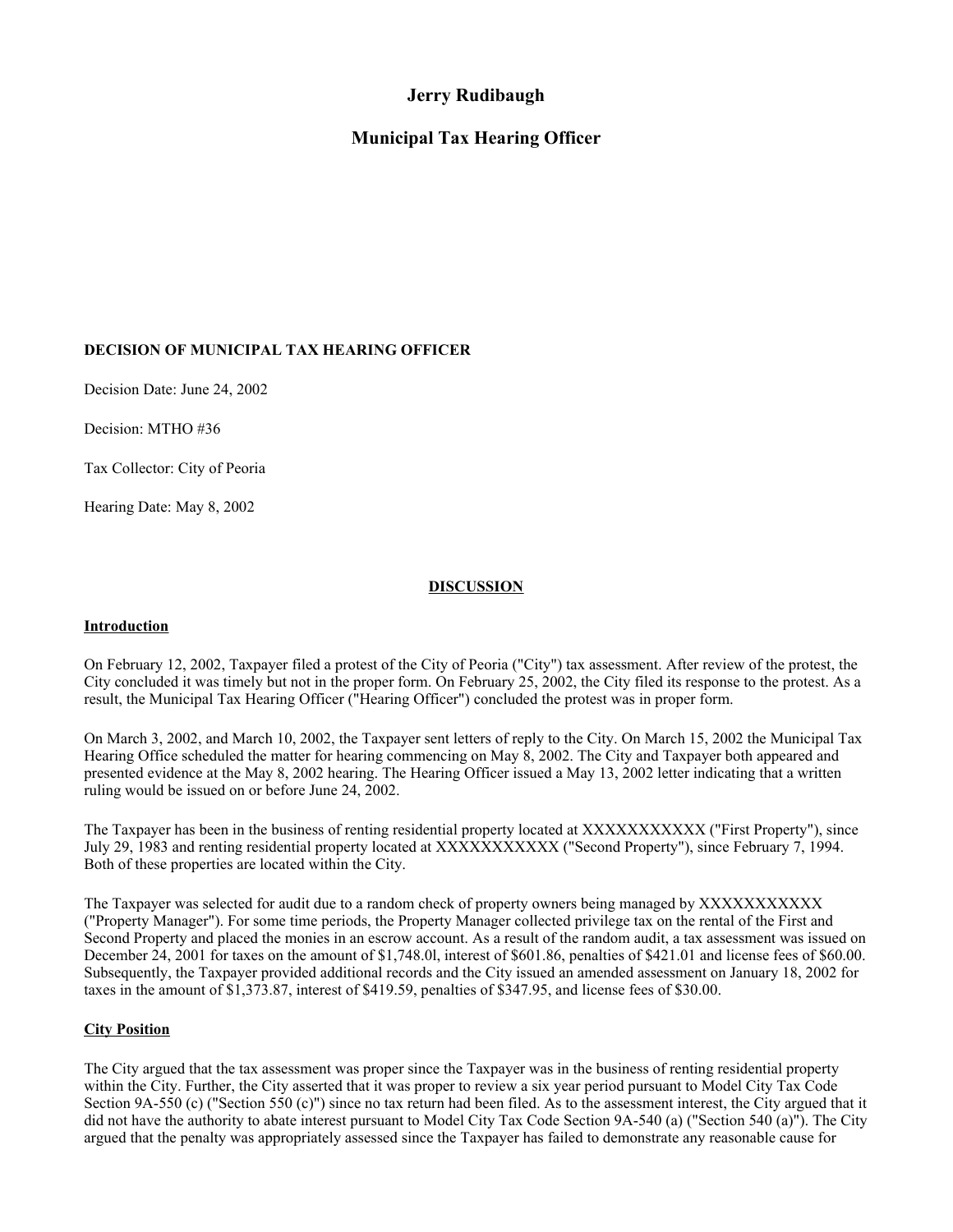failing to pay the taxes in a timely manner. Based on all the above, the City requested its assessment be upheld in the entirety.

#### **Taxpayer Position**

The Taxpayer argued that they were not in the business of renting residential property. The Taxpayer asserted that the First Property was occasionally rented to winter visitors while the Taxpayer was residing in Colorado and Nevada. The Second Property was rented to the Taxpayer's daughter without a lease. Based on the above, the Taxpayer argued the rentals should be considered casual and not taxable.

The Taxpayer asserted that they did not know of the requirement to purchase a sales tax license and collect sales tax until notified by the City in September/October of 2001. The Taxpayer argued that it was not fair and reasonable to assess back taxes for six years since the City failed to notify the Taxpayer of the tax. According to the Taxpayer, the City should accept responsibility for their mistakes and not penalize the Taxpayer.

## **ANALYSIS**

It is the responsibility of the Taxpayer to be knowledgeable of the law. There was no evidence that the tax laws were not properly legislated and published. Accordingly, the Hearing Officer must conclude that the tax laws in question were proper and legal. While the Taxpayer argued that they were not in the business of renting residential property, the evidence demonstrated that the Taxpayer received income from two properties and had hired a Property Manager to manage those properties. As a result, the Hearing Officer concludes the Taxpayer was in the business of denting residential property. As to the penalties, the Hearing Officer concludes the Taxpayer has shown reasonable cause to abate all penalties. That conclusion was based on the following:

(1) The Taxpayer was not aware that his rental income was taxable; (2) The Taxpayer did not have the intent to evade taxes; and, (3) The Taxpayer rented one of the properties to a family member.

City Code Section 540 (a) ("Section 540 (a)") prohibits the Hearing Officer from waiving or abating any interest except as it relates to a tax abated. Since none of the tax was abated, the Hearing Officer does not have the authority to waive/abate any interest.

#### **FINDINGS OF FACT**

- 1. On February 12, 2002, the Taxpayer filed a letter of protest of the tax assessment of the City.
- 2. After review of the protest, the City concluded it was timely but not in the proper form.
- 3. On February 25, 2002, the City filed its response to the protest.
- 4. On March 4, 2002, the Hearing Officer concluded the protest was in the proper form.
- 5. On March 3 and 10, 2002, the Taxpayer sent letters of reply to the City.
- 6. On March 15, 2002, the Municipal Tax Hearing Office scheduled the matter for hearing commencing on May 8, 2002.
- 7. The City and Taxpayer both appeared and presented evidence at the May 8, 2002 hearing.
- 8. The Taxpayer has been renting residential property at the First and Second Property located within the City.

9. The Taxpayer hired the Property Manager to manage his rental properties.

10. For some time periods, the Property Manager collected privilege taxes on the rental of the First and Second Property and placed the monies in an escrow account.